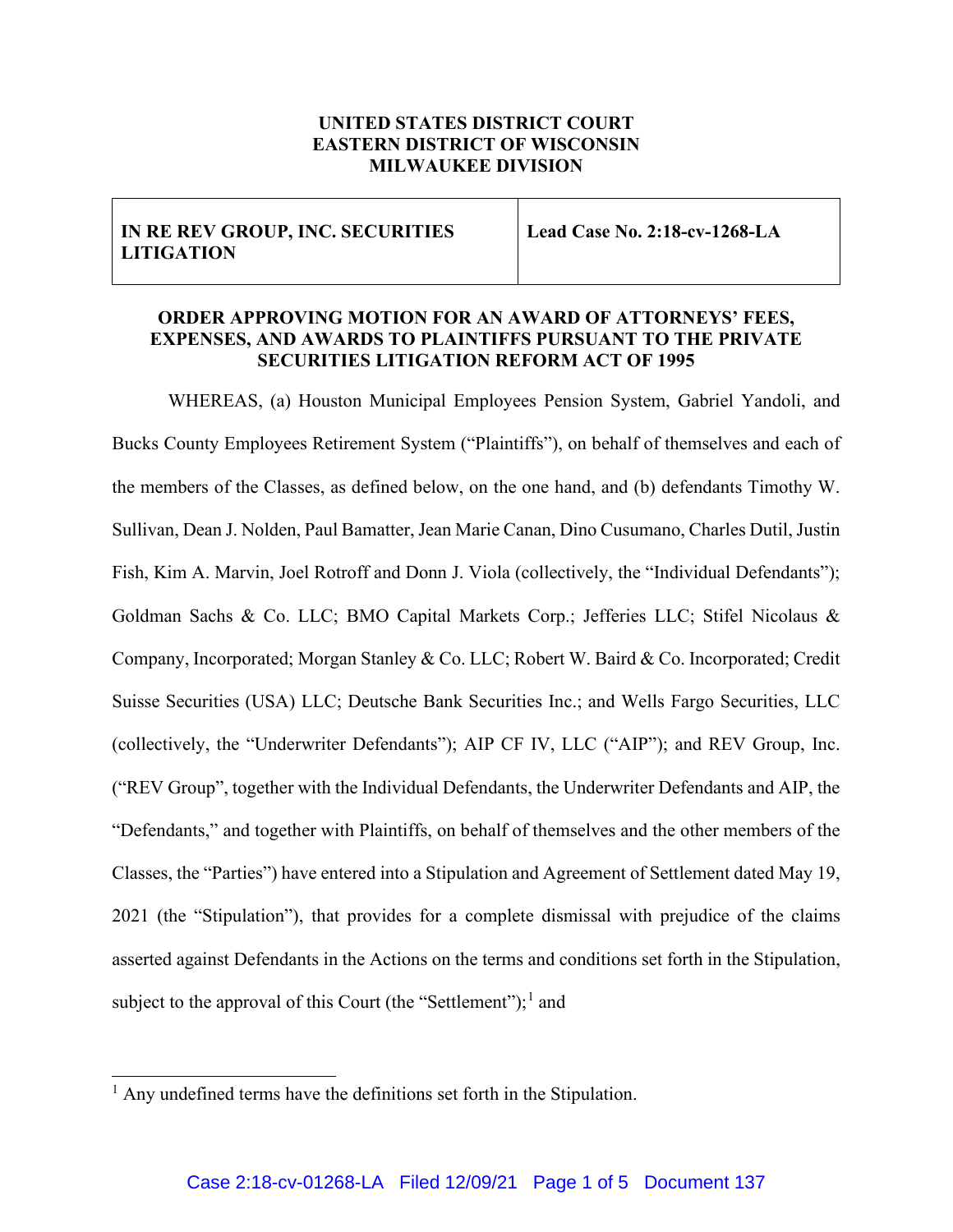WHEREAS, on December 9, 2021, a hearing having been held before this Court to determine, among other things, whether and in what amount to award: (1) Plaintiffs' Counsel in the Action fees and litigation expenses; and (2) Plaintiffs' costs and expenses (including lost wages), pursuant to the PSLRA, relating to their representation of the Classes; and

## NOW, THEREFORE, IT IS HEREBY ORDERED:

1. The Court has jurisdiction over the subject matter of this Action and over all parties to the Action, including all members of the Classes who have not timely and validly requested exclusion, Plaintiffs' Counsel, and the Claims Administrator.

2. Notice of Plaintiffs' Counsel's application for attorneys' fees and payment of expenses, including reimbursement of Plaintiffs' costs and expenses, was given to all members of the Classes who could be identified with reasonable effort.

3. The form and method of notifying members of the Classes of the application for attorneys' fees and expenses met the requirements of Rules 23 and 54 of the Federal Rules of Civil Procedure, Section 27 of the Securities Act of 1933, and Section  $21D(a)(7)$  of the Securities Exchange Act of 1934, as amended by the PSLRA, and due process, and constituted the best notice practicable under the circumstances, and due and sufficient notice to all persons and entities entitled thereto.

4. Lead Counsel is hereby awarded, on behalf of all Plaintiffs' Counsel, attorneys' fees in the amount of \$2,850,000 (which is 20% of the Settlement Fund), and payment of litigation expenses in the amount of \$147,576.35, which the Court finds to be fair and reasonable. This figure includes the reimbursement awards to Plaintiffs discussed below at paragraph 7.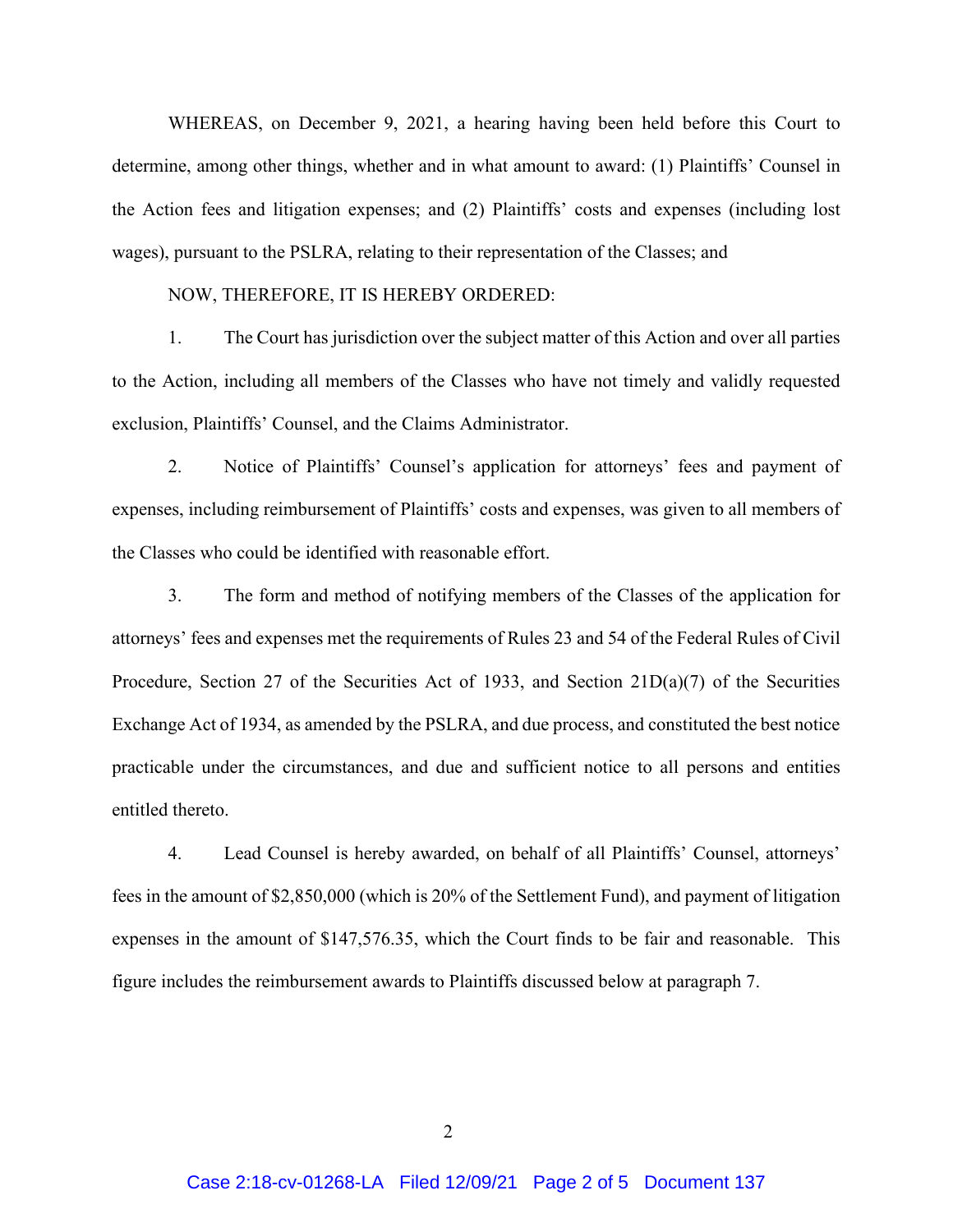5. The award of attorneys' fees and litigation expenses with applicable earned interest may be paid to Lead Counsel from the Settlement Fund immediately upon entry of this Order, subject to the terms, conditions, and obligations of the Stipulation, which terms, conditions, and obligations are incorporated herein.

6. In making this award of attorneys' fees and payment of litigation expenses to be paid from the Settlement Fund, the Court has found that:

a) The Settlement has created a common fund of \$14.25 million in cash, which is a favorable result, and that members of the Classes who submit acceptable Claim Forms will benefit from the Settlement created by the efforts of counsel;

b) The requested attorneys' fees and payment of litigation expenses have been reviewed and approved as fair and reasonable by Plaintiffs, who have substantial interests in ensuring that any fees paid to counsel are duly earned and not excessive;

c) Plaintiffs' Counsel undertook the Action on a contingent basis, and have received no compensation during the years the Action was litigated, and any fee and expense award has been contingent on the result achieved;

d) The Action involves complex factual and legal issues and, in the absence of settlement, would involve lengthy challenging proceedings the resolution of which would be uncertain;

e) Plaintiffs' Counsel conducted the Action and achieved the Settlement with skillful and diligent advocacy;

f) The amount of attorneys' fees awarded are fair and reasonable and are consistent with fee awards approved in similar cases; and

 $\overline{3}$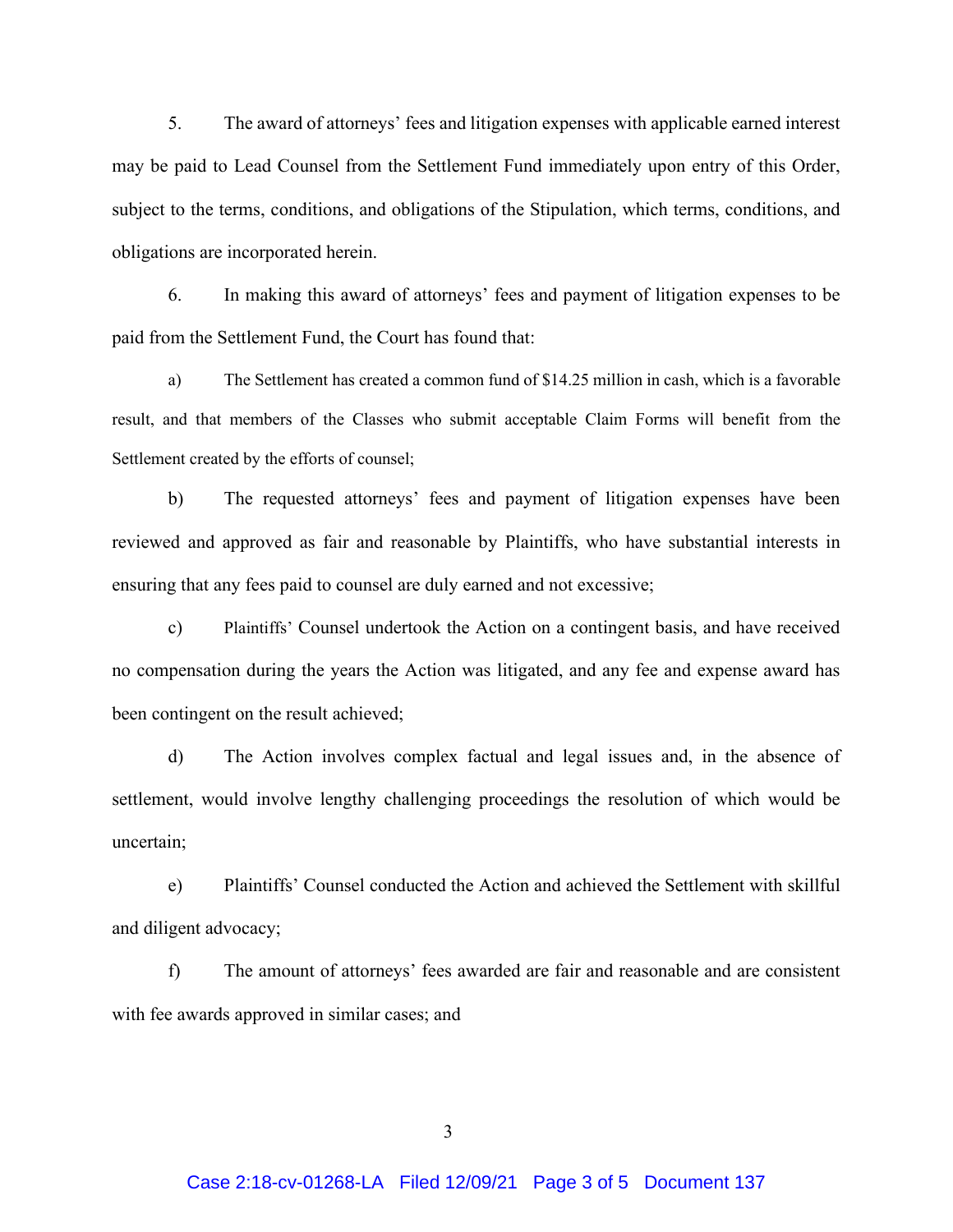g) Notice was disseminated to putative members of the Classes stating that Lead Counsel would be submitting an application for attorneys' fees in an amount not to exceed 20% of the Settlement Fund, which includes accrued interest, and payment of litigation expenses incurred in connection with the prosecution of this Action not to exceed \$275,000, and that such application also might include a request that Plaintiffs be reimbursed their reasonable costs and expenses (including lost wages) directly related to their representation of the Classes.

h) No member of the Classes objected to the Settlement or Lead Counsel's application for attorneys' fees and litigation expenses, or to reimbursements to Plaintiffs.

7. In accordance with the PSLRA, the Court awards Lead Plaintiff HMEPS \$6,475, Plaintiff Bucks County \$1,438, and Plaintiff Gabriel Yandoli \$8,000 for costs and expenses directly related to their representation of the Classes. These \$15,913 in awards are included in the \$147,576.35 expense figure above.

8. Any appeal or challenge affecting this Court's approval of the attorneys' fees, expense application, or award of costs and expenses to Plaintiffs in the Action, shall in no way disturb or affect the finality of the Judgment entered with respect to the Settlement.

9. Exclusive jurisdiction is retained over the subject matter of this Action and over all parties to the Action, including the administration of the Settlement.

 $\overline{4}$